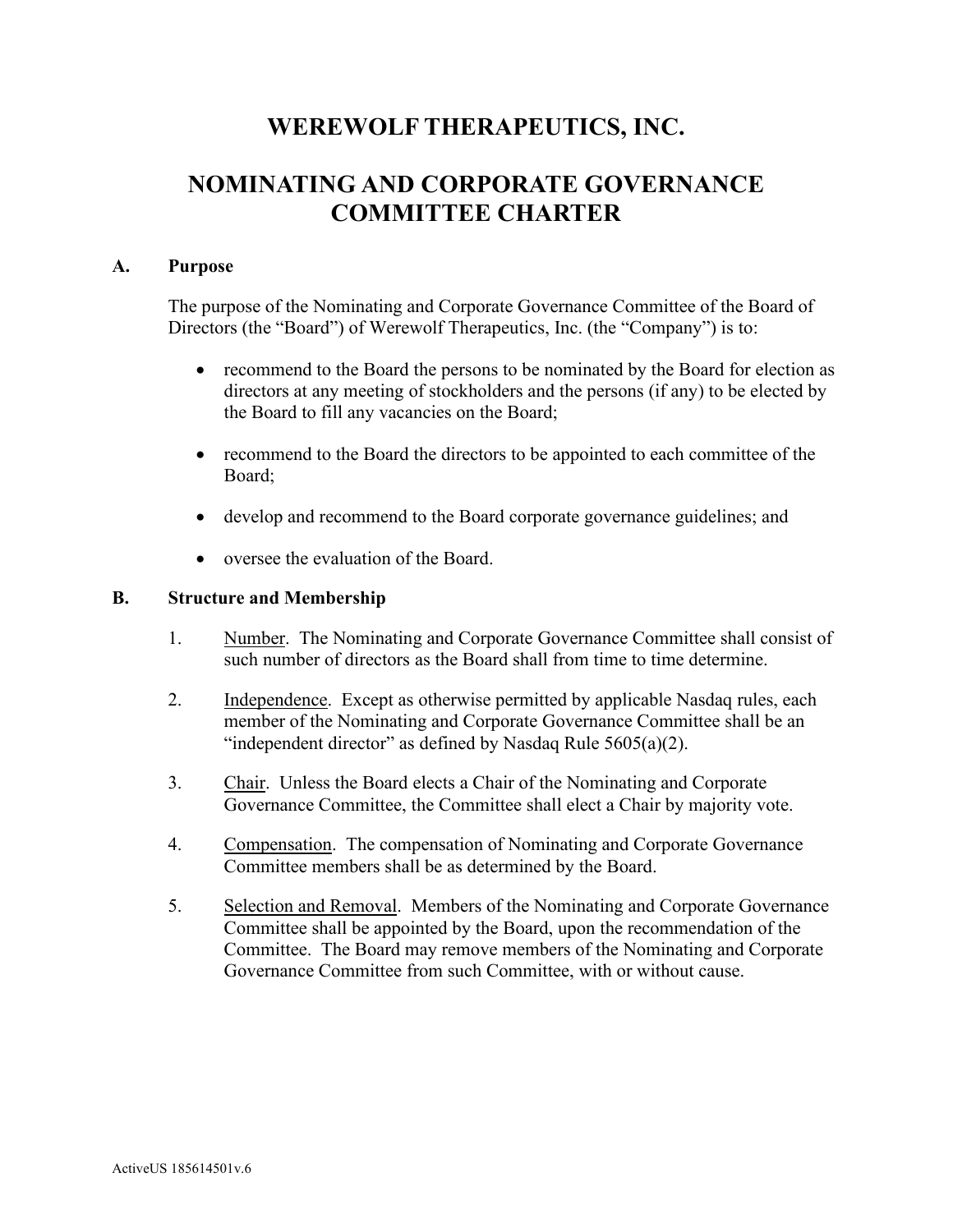### **C. Authority and Responsibilities**

## **General**

The Nominating and Corporate Governance Committee shall discharge its responsibilities, and shall assess the information provided to it by the Company's management and others, in accordance with its business judgment.

## **Board and Committee Membership**

- 1. Selection of Director Nominees. Except where the Company is legally required by contract, bylaw or otherwise to provide third parties with the right to nominate directors, the Nominating and Corporate Governance Committee shall be responsible for (i) identifying individuals qualified to become Board members, consistent with criteria approved by the Board, and (ii) recommending to the Board the nominees for election as directors at any meeting of stockholders and the persons to be elected by the Board to fill any vacancies on the Board. In making such recommendations, the Committee shall consider candidates proposed by stockholders. The Committee shall review and evaluate information available to it regarding candidates proposed by stockholders and shall apply the same criteria, and shall follow substantially the same process in considering them, as it does in considering other candidates.
- 2. Criteria for Selecting Directors. The criteria to be used by the Nominating and Corporate Governance Committee in recommending directors and by the Board in nominating directors are as set forth in the Company's corporate governance guidelines. The Committee shall be responsible for reviewing with the Board, on an annual basis, the requisite skills and criteria for new Board members as well as the composition of the Board as a whole. The Committee may adopt, and periodically review and revise as it deems appropriate, procedures regarding director candidates proposed by stockholders.
- 3. Search Firms. The Nominating and Corporate Governance Committee shall have the authority to retain and terminate any search firm to be used to identify director nominees, including authority to approve the search firm's fees and other retention terms. The Committee is empowered, without further action by the Board, to cause the Company to pay the compensation of any search firm engaged by the Committee.
- 4. Selection of Committee Members. The Nominating and Corporate Governance Committee shall be responsible for recommending to the Board the directors to be appointed to each committee of the Board.
- 5. Oversight of Board Committees. The Nominating and Corporate Governance Committee shall periodically review the composition of each Board Committee and make recommendations to the Board for changes or rotation of committee members, the creation of additional Board committees, any changes in committee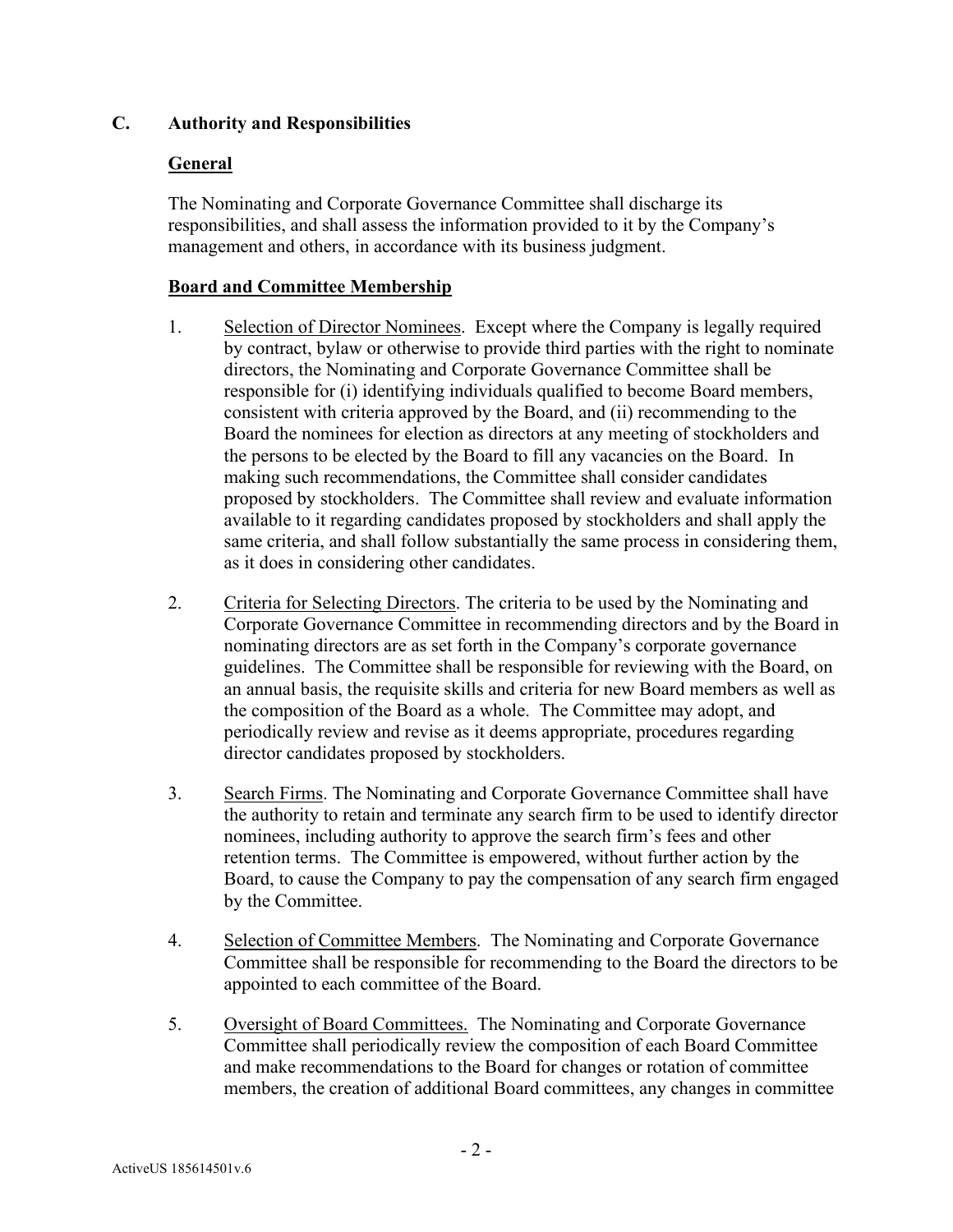charters, taking into account input of the Board committees, as applicable, or the dissolution of Board committees.

6. Review Director Resignations Submitted Pursuant to Corporate Governance Guidelines. The Nominating and Corporate Governance Committee shall recommend whether or not the Board should accept the resignation of a director tendered in accordance with the Company's corporate governance guidelines.

#### **Corporate Governance**

- 7. Corporate Governance Guidelines. The Nominating and Corporate Governance Committee shall develop and recommend to the Board corporate governance guidelines applicable to the Company. The Committee shall, from time to time as it deems appropriate, review and reassess the adequacy of such corporate governance guidelines and recommend any proposed changes to the Board for approval.
- 8. Board Leadership Structure. As more fully provided for in the Company's corporate governance guidelines, the Nominating and Corporate Governance Committee shall periodically review the Board's leadership structure to assess whether it is appropriate given the specific characteristics and circumstances of the Company.

### **Evaluation of the Board**

- 9. Evaluation of the Board. The Nominating and Corporate Governance Committee shall be responsible for overseeing a periodic self-evaluation of the Board to determine whether it and its committees are functioning effectively. The Committee shall determine the nature of the evaluation, supervise the conduct of the evaluation and prepare an assessment of the Board's performance, to be discussed with the Board.
- 10. Additional Duties. The Nominating and Corporate Governance Committee shall have such other duties as may be delegated from time to time by the Board.

#### **D. Procedures and Administration**

- 1. Meetings. The Nominating and Corporate Governance Committee shall meet as often as it deems necessary in order to perform its responsibilities. The Committee may also act by unanimous written consent in lieu of a meeting, including via e-mail or other electronic transmission. The Committee shall keep such records of its meetings as it shall deem appropriate.
- 2. Subcommittees. The Nominating and Corporate Governance Committee may form and delegate authority to one or more subcommittees (including a subcommittee consisting of a single member) as it deems appropriate from time to time under the circumstances.